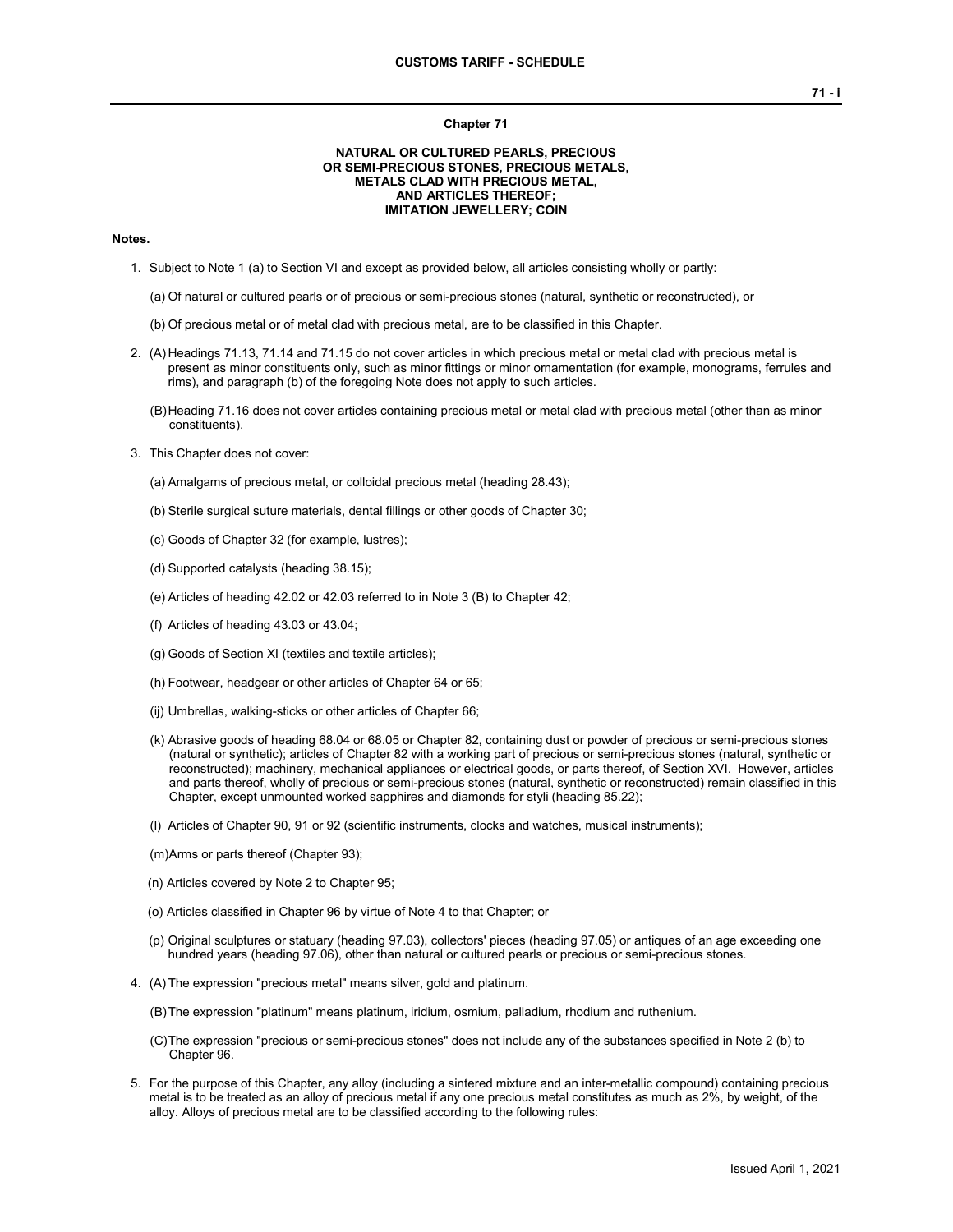- (a) An alloy containing 2% or more, by weight, of platinum is to be treated as an alloy of platinum;
- (b) An alloy containing 2% or more, by weight, of gold but no platinum, or less than 2%, by weight, of platinum, is to be treated as an alloy of gold;
- (c) Other alloys containing 2% or more, by weight, of silver are to be treated as alloys of silver.
- 6. Except where the context otherwise requires, any reference in the Nomenclature to precious metal or to any particular precious metal includes a reference to alloys treated as alloys of precious metal or of the particular metal in accordance with the rules in Note 5 above, but not to metal clad with precious metal or to base metal or non-metals plated with precious metal.
- 7. Throughout the Nomenclature the expression "metal clad with precious metal" means material made with a base of metal upon one or more surfaces of which there is affixed by soldering, brazing, welding, hot-rolling or similar mechanical means a covering of precious metal. Except where the context otherwise requires, the expression also covers base metal inlaid with precious metal.
- 8. Subject to Note 1 (a) to Section VI, goods answering to a description in heading 71.12 are to be classified in that heading and in no other heading of the Nomenclature.
- 9. For the purposes of heading 71.13, the expression "articles of jewellery" means:
	- (a) Any small objects of personal adornment (for example, rings, bracelets, necklaces, brooches, ear-rings, watch-chains, fobs, pendants, tie-pins, cuff-links, dress-studs, religious or other medals and insignia); and
	- (b) Articles of personal use of a kind normally carried in the pocket, in the handbag or on the person (for example, cigar or cigarette cases, snuff boxes, cachou or pill boxes, powder boxes, chain purses or prayer beads).

These articles may be combined or set, for example, with natural or cultured pearls, precious or semi-precious stones, synthetic or reconstructed precious or semi-precious stones, tortoise shell, mother-of-pearl, ivory, natural or reconstituted amber, jet or coral.

- 10.For the purpose of heading 71.14, the expression "articles of goldsmiths' or silversmiths' wares" includes such articles as ornaments, tableware, toilet-ware, smokers' requisites and other articles of household, office or religious use.
- 11.For the purpose of heading 71.17, the expression "imitation jewellery" means articles of jewellery within the meaning of paragraph (a) of Note 9 above (but not including buttons or other articles of heading 96.06, or dress-combs, hair-slides or the like, or hairpins, of heading 96.15), not incorporating natural or cultured pearls, precious or semi-precious stones (natural, synthetic or reconstructed) nor (except as plating or as minor constituents) precious metal or metal clad with precious metal.

### **Subheading Notes.**

- 1. For the purpose of subheadings 7106.10, 7108.11, 7110.11, 7110.21, 7110.31 and 7110.41, the expressions "powder" and "in powder form" mean products of which 90% or more by weight passes through a sieve having a mesh aperture of 0.5 mm.
- 2. Notwithstanding the provisions of Chapter Note 4 (B), for the purpose of subheadings 7110.11 and 7110.19, the expression "platinum" does not include iridium, osmium, palladium, rhodium or ruthenium.
- 3. For the classification of alloys in the subheading of heading 71.10, each alloy is to be classified with that metal, platinum, palladium, rhodium, iridium, osmium or ruthenium which predominates by weight over each other of these metals.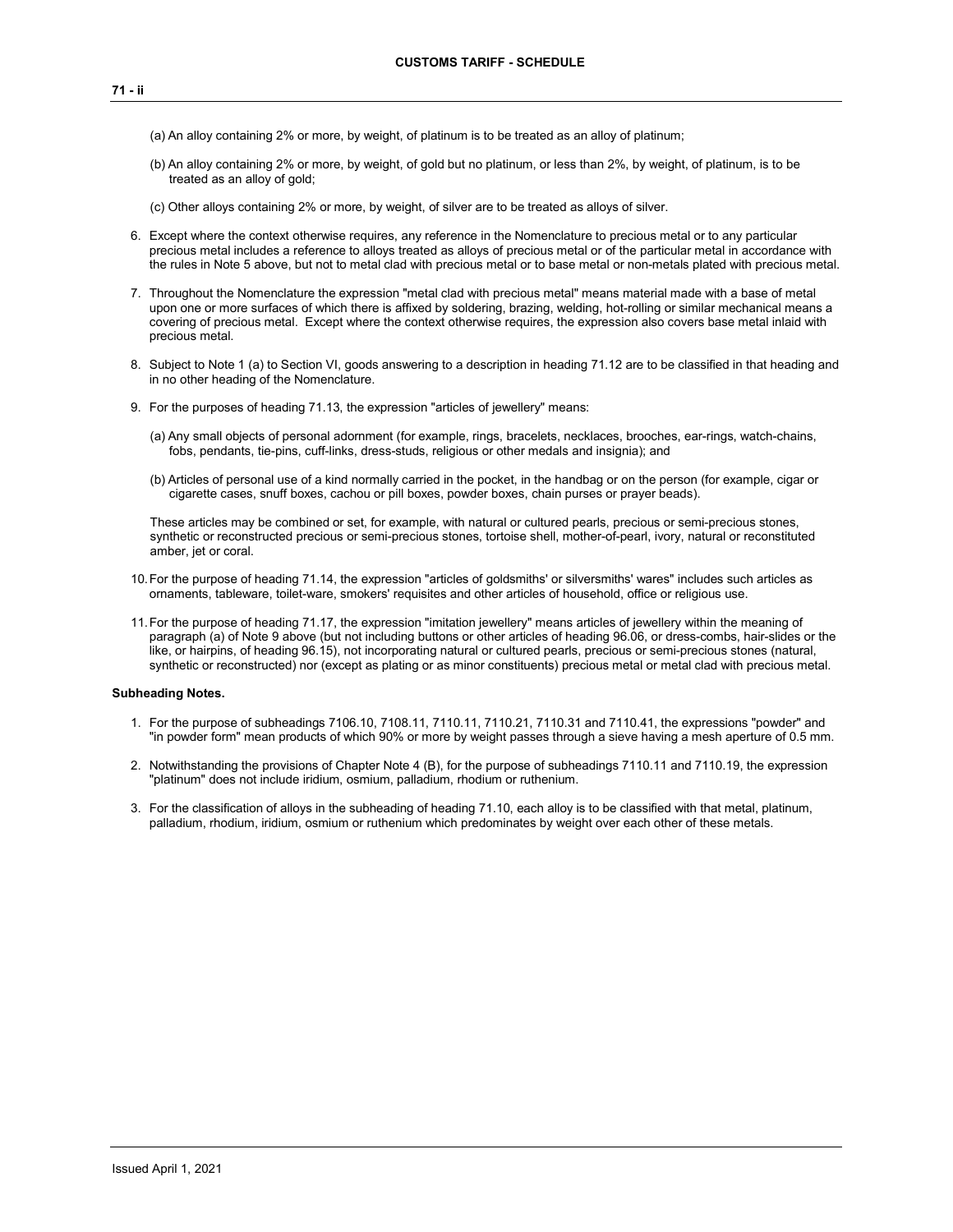| <b>Tariff</b><br><b>Item</b> | SS | <b>Description of Goods</b>                                                                                                                                                      | Unit of<br>Meas. | <b>MFN</b><br><b>Tariff</b> | <b>Applicable</b><br><b>Preferential Tariffs</b>                                                                               |
|------------------------------|----|----------------------------------------------------------------------------------------------------------------------------------------------------------------------------------|------------------|-----------------------------|--------------------------------------------------------------------------------------------------------------------------------|
|                              |    | <b>I. - NATURAL OR CULTURED PEARLS AND PRECIOUS OR SEMI-</b><br><b>PRECIOUS STONES</b>                                                                                           |                  |                             |                                                                                                                                |
| 71.01                        |    | Pearls, natural or cultured, whether or not worked or graded but not<br>strung, mounted or set; pearls, natural or cultured, temporarily strung<br>for convenience of transport. |                  |                             |                                                                                                                                |
|                              |    | 7101.10.00 00 -Natural pearls                                                                                                                                                    |                  | Free                        | CCCT, LDCT, GPT,<br>UST, MXT, CIAT, CT,<br>CRT, IT, NT, SLT, PT,<br>COLT, JT, PAT, HNT,<br>KRT, CEUT, UAT,<br>CPTPT, UKT: Free |
|                              |    | -Cultured pearls:                                                                                                                                                                |                  |                             |                                                                                                                                |
|                              |    | 7101.21.00 00 - - Unworked                                                                                                                                                       |                  | Free                        | CCCT, LDCT, GPT,<br>UST, MXT, CIAT, CT,<br>CRT, IT, NT, SLT, PT,<br>COLT, JT, PAT, HNT,<br>KRT, CEUT, UAT,<br>CPTPT, UKT: Free |
| 71.02                        |    | 7101.22.00 00 - - Worked<br>Diamonds, whether or not worked, but not mounted or set.                                                                                             |                  | Free                        | CCCT, LDCT, GPT,<br>UST, MXT, CIAT, CT,<br>CRT, IT, NT, SLT, PT,<br>COLT, JT, PAT, HNT,<br>KRT, CEUT, UAT,<br>CPTPT, UKT: Free |
|                              |    |                                                                                                                                                                                  |                  |                             |                                                                                                                                |
|                              |    | 7102.10.00 00 - Unsorted                                                                                                                                                         | <b>CTM</b>       | Free                        | CCCT, LDCT, GPT,<br>UST, MXT, CIAT, CT,<br>CRT, IT, NT, SLT, PT,<br>COLT, JT, PAT, HNT,<br>KRT, CEUT, UAT,<br>CPTPT, UKT: Free |
|                              |    | -Industrial:                                                                                                                                                                     |                  |                             |                                                                                                                                |
|                              |    | 7102.21.00 00 - -Unworked or simply sawn, cleaved or bruted                                                                                                                      | <b>CTM</b>       | Free                        | CCCT, LDCT, GPT,<br>UST, MXT, CIAT, CT,<br>CRT, IT, NT, SLT, PT,<br>COLT, JT, PAT, HNT,<br>KRT, CEUT, UAT,<br>CPTPT, UKT: Free |
| 7102.29.00 00 - - Other      |    |                                                                                                                                                                                  | <b>CTM</b>       | Free                        | CCCT, LDCT, GPT,<br>UST, MXT, CIAT, CT,<br>CRT, IT, NT, SLT, PT,<br>COLT, JT, PAT, HNT,<br>KRT, CEUT, UAT,<br>CPTPT, UKT: Free |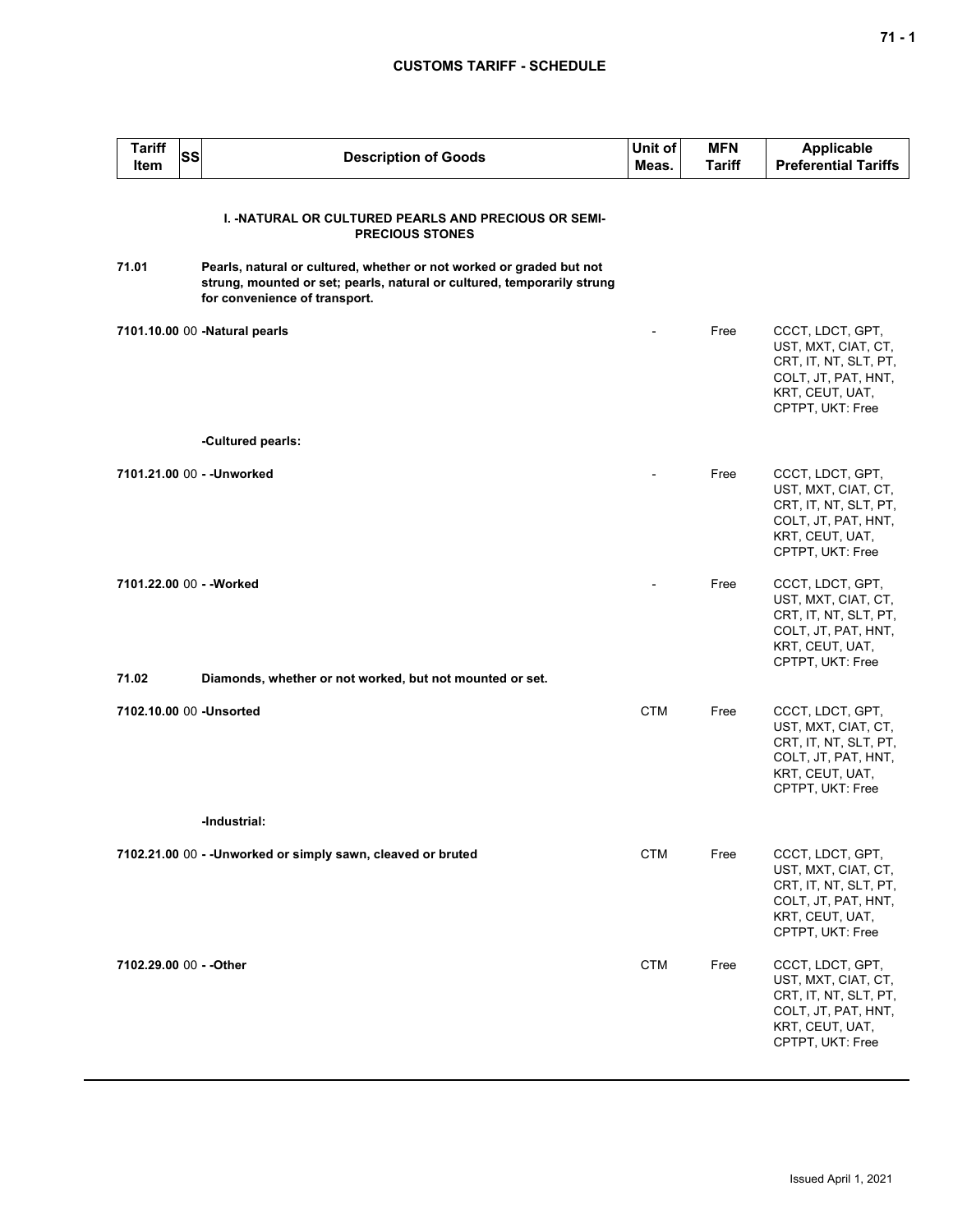| <b>Tariff</b><br>Item | <b>SS</b> | <b>Description of Goods</b>                                                                                                                                                                                                                                        | Unit of<br>Meas. | <b>MFN</b><br>Tariff | Applicable<br><b>Preferential Tariffs</b>                                                                                      |
|-----------------------|-----------|--------------------------------------------------------------------------------------------------------------------------------------------------------------------------------------------------------------------------------------------------------------------|------------------|----------------------|--------------------------------------------------------------------------------------------------------------------------------|
|                       |           | -Non-industrial:                                                                                                                                                                                                                                                   |                  |                      |                                                                                                                                |
|                       |           | 7102.31.00 00 - -Unworked or simply sawn, cleaved or bruted                                                                                                                                                                                                        | <b>CTM</b>       | Free                 | CCCT, LDCT, GPT,<br>UST, MXT, CIAT, CT,<br>CRT, IT, NT, SLT, PT,<br>COLT, JT, PAT, HNT,<br>KRT, CEUT, UAT,<br>CPTPT, UKT: Free |
| 7102.39.00            |           | - -Other                                                                                                                                                                                                                                                           |                  | Free                 | CCCT, LDCT, GPT,<br>UST, MXT, CIAT, CT,<br>CRT, IT, NT, SLT, PT,<br>COLT, JT, PAT, HNT,<br>KRT, CEUT, UAT,<br>CPTPT, UKT: Free |
|                       |           |                                                                                                                                                                                                                                                                    | <b>CTM</b>       |                      |                                                                                                                                |
|                       |           |                                                                                                                                                                                                                                                                    | <b>CTM</b>       |                      |                                                                                                                                |
| 71.03                 |           | Precious stones (other than diamonds) and semi-precious stones,<br>whether or not worked or graded but not strung, mounted or set;<br>ungraded precious stones (other than diamonds) and semi-precious<br>stones, temporarily strung for convenience of transport. |                  |                      |                                                                                                                                |
|                       |           | 7103.10.00 00 -Unworked or simply sawn or roughly shaped                                                                                                                                                                                                           |                  | Free                 | CCCT, LDCT, GPT,<br>UST, MXT, CIAT, CT,<br>CRT, IT, NT, SLT, PT,<br>COLT, JT, PAT, HNT,<br>KRT, CEUT, UAT,<br>CPTPT, UKT: Free |
|                       |           | -Otherwise worked:                                                                                                                                                                                                                                                 |                  |                      |                                                                                                                                |
| 7103.91.00            |           | --Rubies, sapphires and emeralds                                                                                                                                                                                                                                   |                  | Free                 | CCCT, LDCT, GPT,<br>UST, MXT, CIAT, CT,<br>CRT, IT, NT, SLT, PT,<br>COLT, JT, PAT, HNT,<br>KRT, CEUT, UAT,<br>CPTPT, UKT: Free |
|                       |           |                                                                                                                                                                                                                                                                    |                  |                      |                                                                                                                                |
|                       |           |                                                                                                                                                                                                                                                                    |                  |                      |                                                                                                                                |
|                       |           |                                                                                                                                                                                                                                                                    |                  | Free                 | CCCT, LDCT, GPT,<br>UST, MXT, CIAT, CT,<br>CRT, IT, NT, SLT, PT,<br>COLT, JT, PAT, HNT,<br>KRT, CEUT, UAT,<br>CPTPT, UKT: Free |
| 71.04                 |           | Synthetic or reconstructed precious or semi-precious stones, whether<br>or not worked or graded but not strung, mounted or set; ungraded<br>synthetic or reconstructed precious or semi-precious stones,<br>temporarily strung for convenience of transport.       |                  |                      |                                                                                                                                |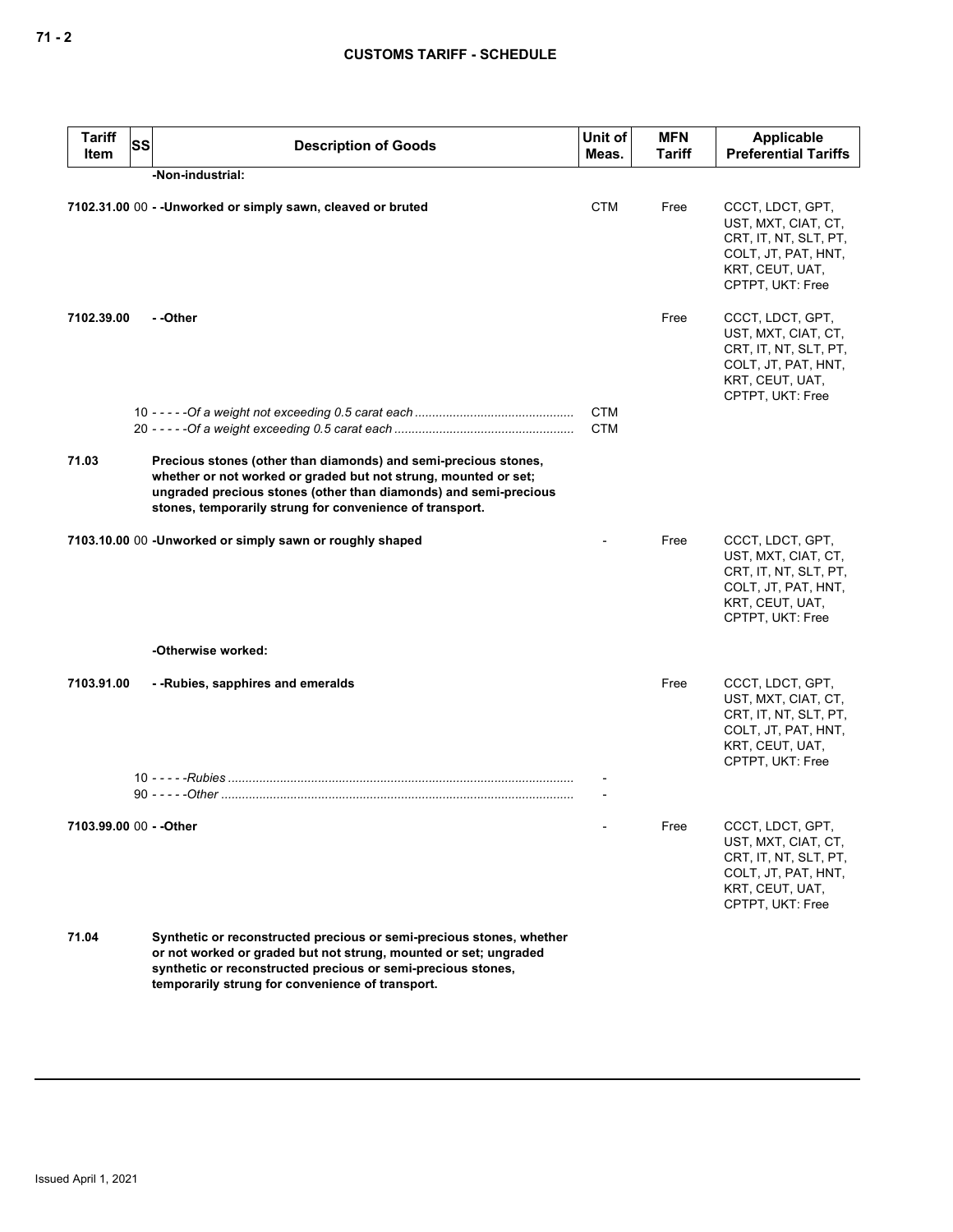| <b>Tariff</b>        | SS<br><b>Description of Goods</b>                                                                                      | Unit of                  | <b>MFN</b>    | <b>Applicable</b>                                                                                                              |
|----------------------|------------------------------------------------------------------------------------------------------------------------|--------------------------|---------------|--------------------------------------------------------------------------------------------------------------------------------|
| Item                 |                                                                                                                        | Meas.                    | <b>Tariff</b> | <b>Preferential Tariffs</b>                                                                                                    |
|                      | 7104.10.00 00 -Piezo-electric quartz                                                                                   |                          | Free          | CCCT, LDCT, GPT,<br>UST, MXT, CIAT, CT,<br>CRT, IT, NT, SLT, PT,<br>COLT, JT, PAT, HNT,<br>KRT, CEUT, UAT,<br>CPTPT, UKT: Free |
| 7104.20.00           | -Other, unworked or simply sawn or roughly shaped                                                                      |                          | Free          | CCCT, LDCT, GPT,<br>UST, MXT, CIAT, CT,<br>CRT, IT, NT, SLT, PT,<br>COLT, JT, PAT, HNT,<br>KRT, CEUT, UAT,<br>CPTPT, UKT: Free |
|                      |                                                                                                                        | <b>CTM</b>               |               |                                                                                                                                |
|                      |                                                                                                                        |                          |               |                                                                                                                                |
| 7104.90.00           | -Other                                                                                                                 |                          | Free          | CCCT, LDCT, GPT,<br>UST, MXT, CIAT, CT,<br>CRT, IT, NT, SLT, PT,<br>COLT, JT, PAT, HNT,<br>KRT, CEUT, UAT,<br>CPTPT, UKT: Free |
|                      |                                                                                                                        | <b>CTM</b>               |               |                                                                                                                                |
|                      |                                                                                                                        |                          |               |                                                                                                                                |
|                      |                                                                                                                        |                          |               |                                                                                                                                |
| 71.05                | Dust and powder of natural or synthetic precious or semi-precious<br>stones.                                           |                          |               |                                                                                                                                |
| 7105.10.00           | -Of diamonds                                                                                                           |                          | Free          | CCCT, LDCT, GPT,<br>UST, MXT, CIAT, CT,<br>CRT, IT, NT, SLT, PT,<br>COLT, JT, PAT, HNT,<br>KRT, CEUT, UAT,<br>CPTPT, UKT: Free |
|                      |                                                                                                                        | <b>CTM</b><br><b>CTM</b> |               |                                                                                                                                |
| 7105.90.00 00 -Other |                                                                                                                        | KGM                      | Free          | CCCT, LDCT, GPT,<br>UST, MXT, CIAT, CT,<br>CRT, IT, NT, SLT, PT,<br>COLT, JT, PAT, HNT,<br>KRT, CEUT, UAT,<br>CPTPT, UKT: Free |
|                      | <b>II. -PRECIOUS METALS AND METALS CLAD WITH PRECIOUS METAL</b>                                                        |                          |               |                                                                                                                                |
| 71.06                | Silver (including silver plated with gold or platinum), unwrought or in<br>semi-manufactured forms, or in powder form. |                          |               |                                                                                                                                |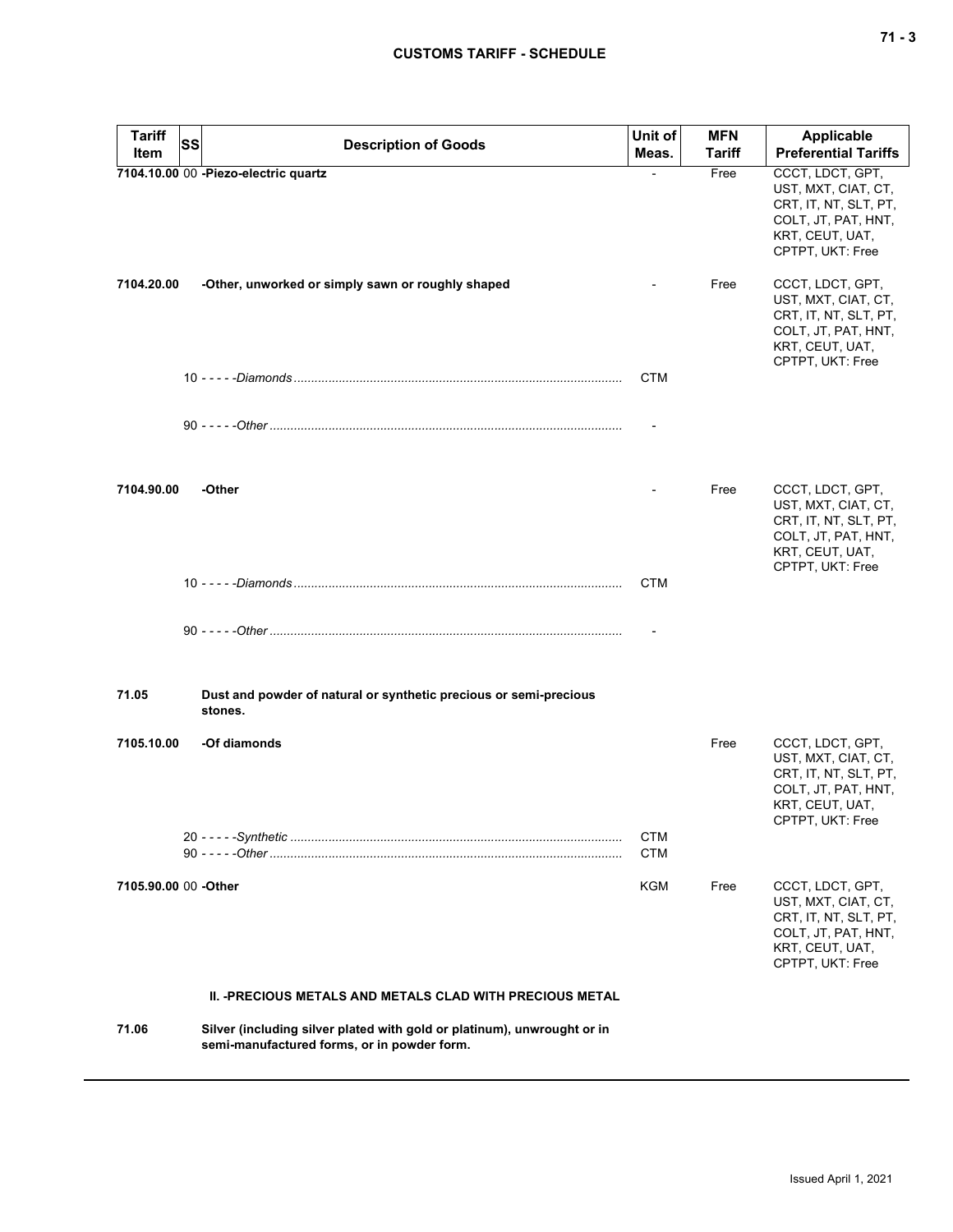| <b>Tariff</b>         | SS<br><b>Description of Goods</b>                                                                          | Unit of<br>Meas. | <b>MFN</b><br>Tariff | Applicable<br><b>Preferential Tariffs</b>                                                                                      |
|-----------------------|------------------------------------------------------------------------------------------------------------|------------------|----------------------|--------------------------------------------------------------------------------------------------------------------------------|
| Item                  |                                                                                                            |                  |                      |                                                                                                                                |
| 7106.10.00 00 -Powder | -Other:                                                                                                    | <b>GRM</b>       | Free                 | CCCT, LDCT, GPT,<br>UST, MXT, CIAT, CT,<br>CRT, IT, NT, SLT, PT,<br>COLT, JT, PAT, HNT,<br>KRT, CEUT, UAT,<br>CPTPT, UKT: Free |
|                       |                                                                                                            |                  |                      |                                                                                                                                |
| 7106.91.00            | - -Unwrought                                                                                               |                  | Free                 | CCCT, LDCT, GPT,<br>UST, MXT, CIAT, CT,<br>CRT, IT, NT, SLT, PT,<br>COLT, JT, PAT, HNT,<br>KRT, CEUT, UAT,<br>CPTPT, UKT: Free |
|                       | -----Containing by weight 92.5% or more of silver:                                                         |                  |                      |                                                                                                                                |
|                       |                                                                                                            | <b>GRM</b>       |                      |                                                                                                                                |
|                       |                                                                                                            | <b>GRM</b>       |                      |                                                                                                                                |
|                       |                                                                                                            | <b>GRM</b>       |                      |                                                                                                                                |
| 7106.92.00            | - -Semi-manufactured                                                                                       |                  | Free                 | CCCT, LDCT, GPT,<br>UST, MXT, CIAT, CT,<br>CRT, IT, NT, SLT, PT,<br>COLT, JT, PAT, HNT,<br>KRT, CEUT, UAT,<br>CPTPT, UKT: Free |
|                       | -----Containing by weight 92.5% or more of silver:                                                         |                  |                      |                                                                                                                                |
|                       |                                                                                                            | <b>GRM</b>       |                      |                                                                                                                                |
|                       |                                                                                                            | <b>GRM</b>       |                      |                                                                                                                                |
|                       |                                                                                                            | <b>GRM</b>       |                      |                                                                                                                                |
|                       |                                                                                                            |                  |                      |                                                                                                                                |
|                       | 7107.00.00 00 Base metals clad with silver, not further worked than semi-<br>manufactured.                 | <b>GRM</b>       | Free                 | CCCT, LDCT, GPT,<br>UST, MXT, CIAT, CT,<br>CRT, IT, NT, SLT, PT,<br>COLT, JT, PAT, HNT,<br>KRT, CEUT, UAT,<br>CPTPT, UKT: Free |
| 71.08                 | Gold (including gold plated with platinum) unwrought or in semi-<br>manufactured forms, or in powder form. |                  |                      |                                                                                                                                |
|                       | -Non-monetary:                                                                                             |                  |                      |                                                                                                                                |
|                       |                                                                                                            |                  |                      |                                                                                                                                |
|                       | 7108.11.00 00 - - Powder                                                                                   | <b>GRM</b>       | Free                 | CCCT, LDCT, GPT,<br>UST, MXT, CIAT, CT,<br>CRT, IT, NT, SLT, PT,<br>COLT, JT, PAT, HNT,<br>KRT, CEUT, UAT,<br>CPTPT, UKT: Free |
| 7108.12.00            | - - Other unwrought forms<br>-----Containing by weight not less than 99.95% of gold:                       |                  | Free                 | CCCT, LDCT, GPT,<br>UST, MXT, CIAT, CT,<br>CRT, IT, NT, SLT, PT,<br>COLT, JT, PAT, HNT,<br>KRT, CEUT, UAT,<br>CPTPT, UKT: Free |
|                       |                                                                                                            |                  |                      |                                                                                                                                |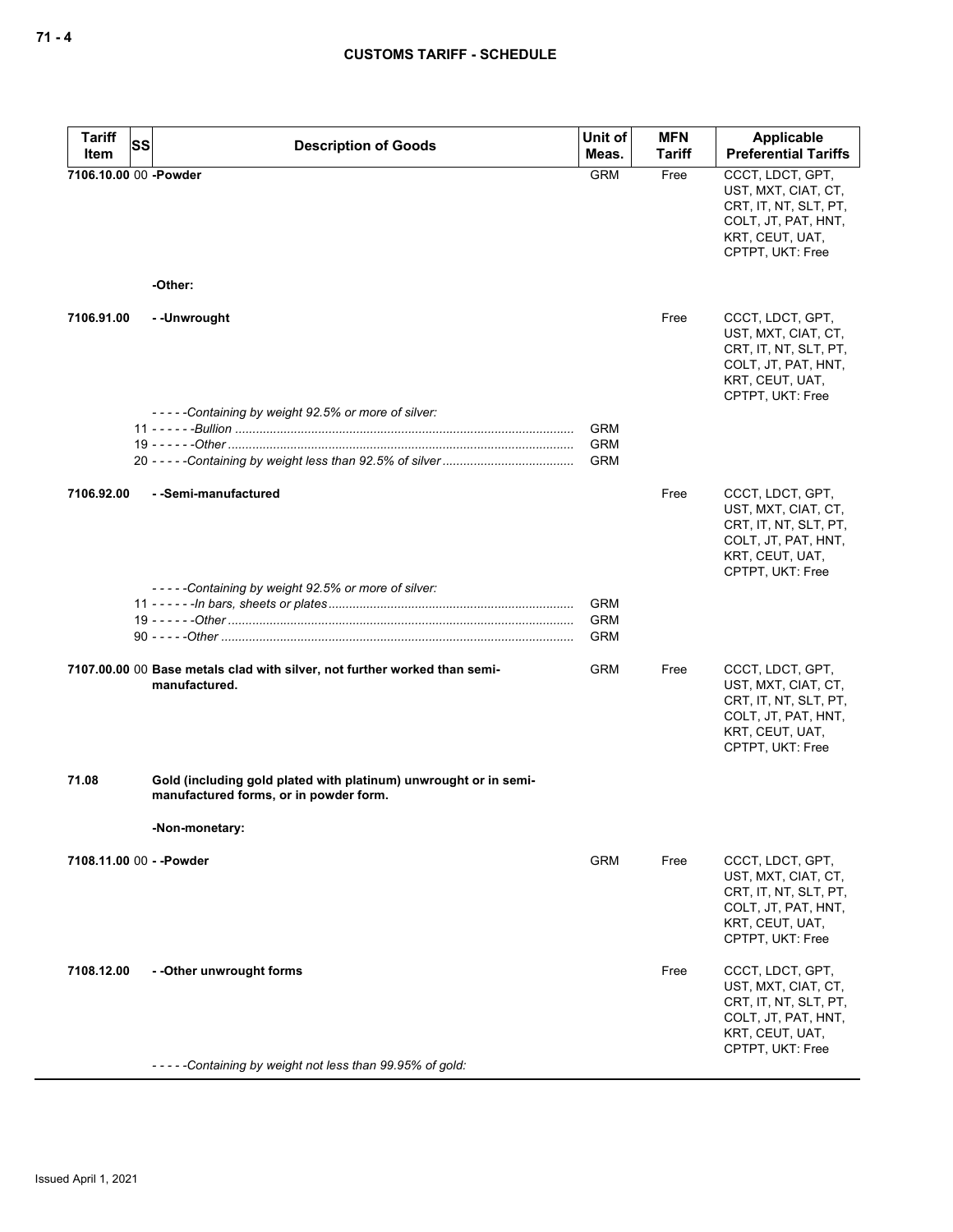| <b>Tariff</b><br><b>Item</b> | <b>SS</b> | <b>Description of Goods</b>                                                                         | Unit of<br>Meas.                                                   | <b>MFN</b><br><b>Tariff</b> | <b>Applicable</b><br><b>Preferential Tariffs</b>                                                                               |
|------------------------------|-----------|-----------------------------------------------------------------------------------------------------|--------------------------------------------------------------------|-----------------------------|--------------------------------------------------------------------------------------------------------------------------------|
|                              |           | -----Containing by weight less than 99.95% of gold:                                                 | <b>GRM</b><br><b>GRM</b><br><b>GRM</b><br><b>GRM</b><br><b>GRM</b> |                             |                                                                                                                                |
|                              |           | 7108.13.00 00 - - Other semi-manufactured forms                                                     | <b>GRM</b>                                                         | Free                        | CCCT, LDCT, GPT,<br>UST, MXT, CIAT, CT,<br>CRT, IT, NT, SLT, PT,<br>COLT, JT, PAT, HNT,<br>KRT, CEUT, UAT,<br>CPTPT, UKT: Free |
| 7108.20.00 00 -Monetary      |           |                                                                                                     | <b>GRM</b>                                                         | Free                        | CCCT, LDCT, GPT,<br>UST, MXT, CIAT, CT,<br>CRT, IT, NT, SLT, PT,<br>COLT, JT, PAT, HNT,<br>KRT, CEUT, UAT,<br>CPTPT, UKT: Free |
|                              |           | 7109.00.00 00 Base metals or silver, clad with gold, not further worked than semi-<br>manufactured. | <b>GRM</b>                                                         | Free                        | CCCT, LDCT, GPT,<br>UST, MXT, CIAT, CT,<br>CRT, IT, NT, SLT, PT,<br>COLT, JT, PAT, HNT,<br>KRT, CEUT, UAT,<br>CPTPT, UKT: Free |
| 71.10                        |           | Platinum, unwrought or in semi-manufactured forms, or in powder form.                               |                                                                    |                             |                                                                                                                                |
|                              |           | -Platinum:                                                                                          |                                                                    |                             |                                                                                                                                |
|                              |           | 7110.11.00 00 - - Unwrought or in powder form                                                       | <b>GRM</b>                                                         | Free                        | CCCT, LDCT, GPT,<br>UST, MXT, CIAT, CT,<br>CRT, IT, NT, SLT, PT,<br>COLT, JT, PAT, HNT,<br>KRT, CEUT, UAT,<br>CPTPT, UKT: Free |
| 7110.19.00 00 - - Other      |           |                                                                                                     | <b>GRM</b>                                                         | Free                        | CCCT, LDCT, GPT,<br>UST, MXT, CIAT, CT,<br>CRT, IT, NT, SLT, PT,<br>COLT, JT, PAT, HNT,<br>KRT, CEUT, UAT,<br>CPTPT, UKT: Free |
|                              |           | -Palladium:                                                                                         |                                                                    |                             |                                                                                                                                |
|                              |           | 7110.21.00 00 - - Unwrought or in powder form                                                       | GRM                                                                | Free                        | CCCT, LDCT, GPT,<br>UST, MXT, CIAT, CT,<br>CRT, IT, NT, SLT, PT,<br>COLT, JT, PAT, HNT,<br>KRT, CEUT, UAT,<br>CPTPT, UKT: Free |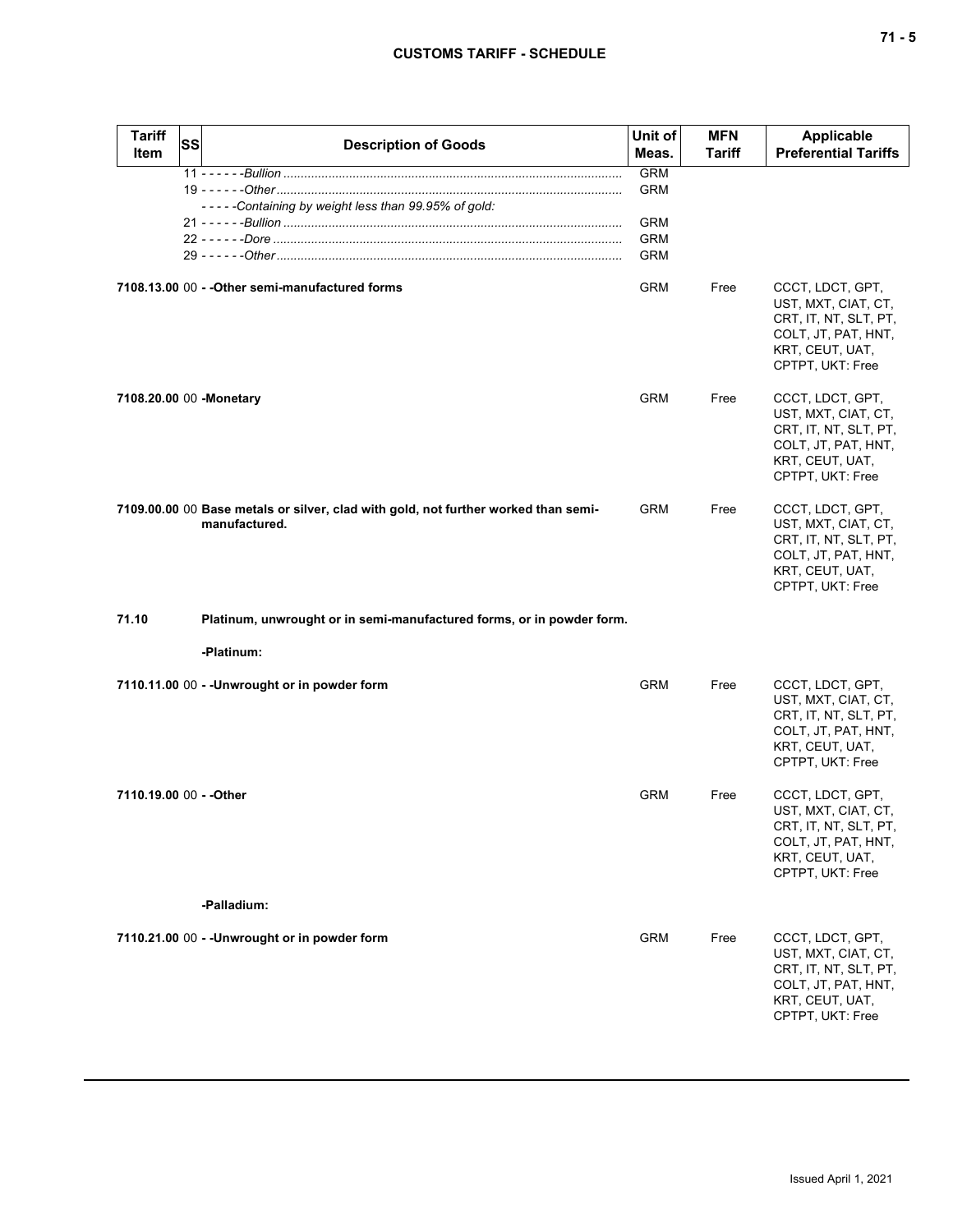| <b>Tariff</b><br><b>SS</b> | <b>Description of Goods</b>                                                                                                                                                                                                  | Unit of    | <b>MFN</b> | Applicable                                                                                                                     |
|----------------------------|------------------------------------------------------------------------------------------------------------------------------------------------------------------------------------------------------------------------------|------------|------------|--------------------------------------------------------------------------------------------------------------------------------|
| Item                       |                                                                                                                                                                                                                              | Meas.      | Tariff     | <b>Preferential Tariffs</b>                                                                                                    |
| 7110.29.00 00 - - Other    | -Rhodium:                                                                                                                                                                                                                    | <b>GRM</b> | Free       | CCCT, LDCT, GPT,<br>UST, MXT, CIAT, CT,<br>CRT, IT, NT, SLT, PT,<br>COLT, JT, PAT, HNT,<br>KRT, CEUT, UAT,<br>CPTPT, UKT: Free |
|                            |                                                                                                                                                                                                                              |            |            |                                                                                                                                |
|                            | 7110.31.00 00 - - Unwrought or in powder form                                                                                                                                                                                | <b>GRM</b> | Free       | CCCT, LDCT, GPT,<br>UST, MXT, CIAT, CT,<br>CRT, IT, NT, SLT, PT,<br>COLT, JT, PAT, HNT,<br>KRT, CEUT, UAT,<br>CPTPT, UKT: Free |
| 7110.39.00 00 - - Other    |                                                                                                                                                                                                                              | <b>GRM</b> | Free       | CCCT, LDCT, GPT,<br>UST, MXT, CIAT, CT,<br>CRT, IT, NT, SLT, PT,<br>COLT, JT, PAT, HNT,<br>KRT, CEUT, UAT,<br>CPTPT, UKT: Free |
|                            | -Iridium, osmium and ruthenium:                                                                                                                                                                                              |            |            |                                                                                                                                |
|                            | 7110.41.00 00 - -Unwrought or in powder form                                                                                                                                                                                 | <b>GRM</b> | Free       | CCCT, LDCT, GPT,<br>UST, MXT, CIAT, CT,<br>CRT, IT, NT, SLT, PT,<br>COLT, JT, PAT, HNT,<br>KRT, CEUT, UAT,<br>CPTPT, UKT: Free |
| 7110.49.00 00 - - Other    |                                                                                                                                                                                                                              | <b>GRM</b> | Free       | CCCT, LDCT, GPT,<br>UST, MXT, CIAT, CT,<br>CRT, IT, NT, SLT, PT,<br>COLT, JT, PAT, HNT,<br>KRT, CEUT, UAT,<br>CPTPT, UKT: Free |
|                            | 7111.00.00 00 Base metals, silver or gold, clad with platinum, not further worked than<br>semi-manufactured.                                                                                                                 | <b>GRM</b> | Free       | CCCT, LDCT, GPT,<br>UST, MXT, CIAT, CT,<br>CRT, IT, NT, SLT, PT,<br>COLT, JT, PAT, HNT,<br>KRT, CEUT, UAT,<br>CPTPT, UKT: Free |
| 71.12                      | Waste and scrap of precious metal or of metal clad with precious metal;<br>other waste and scrap containing precious metal or precious metal<br>compounds, of a kind used principally for the recovery of precious<br>metal. |            |            |                                                                                                                                |
|                            | 7112.30.00 00 -Ash containing precious metal or precious metal compounds                                                                                                                                                     | KGM        | Free       | CCCT, LDCT, GPT,<br>UST, MXT, CIAT, CT,<br>CRT, IT, NT, SLT, PT,<br>COLT, JT, PAT, HNT,<br>KRT, CEUT, UAT,<br>CPTPT, UKT: Free |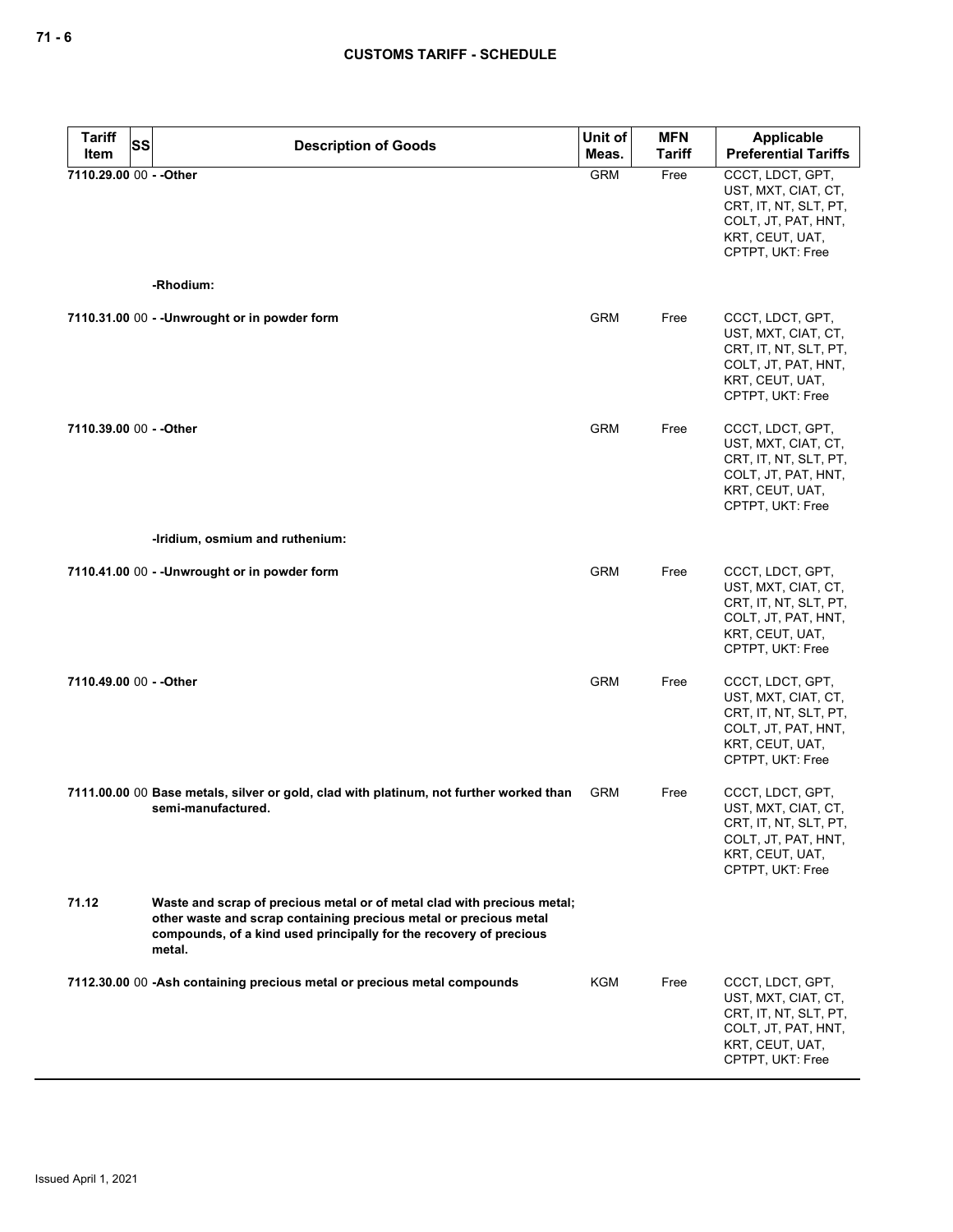| <b>Tariff</b><br>Item     | SS | <b>Description of Goods</b>                                                                                                   | Unit of<br>Meas.  | <b>MFN</b><br>Tariff | <b>Applicable</b><br><b>Preferential Tariffs</b>                                                                                     |
|---------------------------|----|-------------------------------------------------------------------------------------------------------------------------------|-------------------|----------------------|--------------------------------------------------------------------------------------------------------------------------------------|
|                           |    | -Other:                                                                                                                       |                   |                      |                                                                                                                                      |
| 7112.91.00                |    | - - Of gold, including metal clad with gold but excluding sweepings<br>containing other precious metals                       |                   | Free                 | CCCT, LDCT, GPT,<br>UST, MXT, CIAT, CT,<br>CRT, IT, NT, SLT, PT,<br>COLT, JT, PAT, HNT,<br>KRT, CEUT, UAT,<br>CPTPT, UKT: Free       |
|                           |    |                                                                                                                               | <b>KGM</b><br>KGM |                      |                                                                                                                                      |
|                           |    | 7112.92.00 00 - - Of platinum, including metal clad with platinum but excluding<br>sweepings containing other precious metals | KGM               | Free                 | CCCT, LDCT, GPT,<br>UST, MXT, CIAT, CT,<br>CRT, IT, NT, SLT, PT,<br>COLT, JT, PAT, HNT,<br>KRT, CEUT, UAT,<br>CPTPT, UKT: Free       |
| 7112.99.00 00 - - Other   |    |                                                                                                                               | <b>KGM</b>        | Free                 | CCCT, LDCT, GPT,<br>UST, MXT, CIAT, CT,<br>CRT, IT, NT, SLT, PT,<br>COLT, JT, PAT, HNT,<br>KRT, CEUT, UAT,<br>CPTPT, UKT: Free       |
|                           |    | III. - JEWELLERY, GOLDSMITHS' AND SILVERSMITHS' WARES AND<br><b>OTHER ARTICLES</b>                                            |                   |                      |                                                                                                                                      |
| 71.13                     |    | Articles of jewellery and parts thereof, of precious metal or of metal clad<br>with precious metal.                           |                   |                      |                                                                                                                                      |
|                           |    | -Of precious metal whether or not plated or clad with precious metal:                                                         |                   |                      |                                                                                                                                      |
| 7113.11                   |    | - - Of silver, whether or not plated or clad with other precious metal                                                        |                   |                      |                                                                                                                                      |
|                           |    | 7113.11.10 00 - - - Findings, not plated or clad                                                                              |                   | 5%                   | CCCT, LDCT, GPT,<br>UST, MXT, CIAT, CT,<br>CRT, IT, NT, SLT, PT,<br>COLT, JT, PAT, HNT,<br>KRT, CEUT, UAT,<br>CPTPT, UKT: Free       |
| 7113.11.90 00 - - - Other |    |                                                                                                                               |                   | 8.5%                 | CCCT, LDCT, UST,<br>MXT, CIAT, CT, CRT,<br>IT, NT, SLT, PT, COLT,<br>JT, PAT, HNT, KRT,<br>CEUT, UAT, CPTPT,<br>UKT: Free<br>GPT: 5% |
| 7113.19                   |    | - -Of other precious metal, whether or not plated or clad with precious<br>metal                                              |                   |                      |                                                                                                                                      |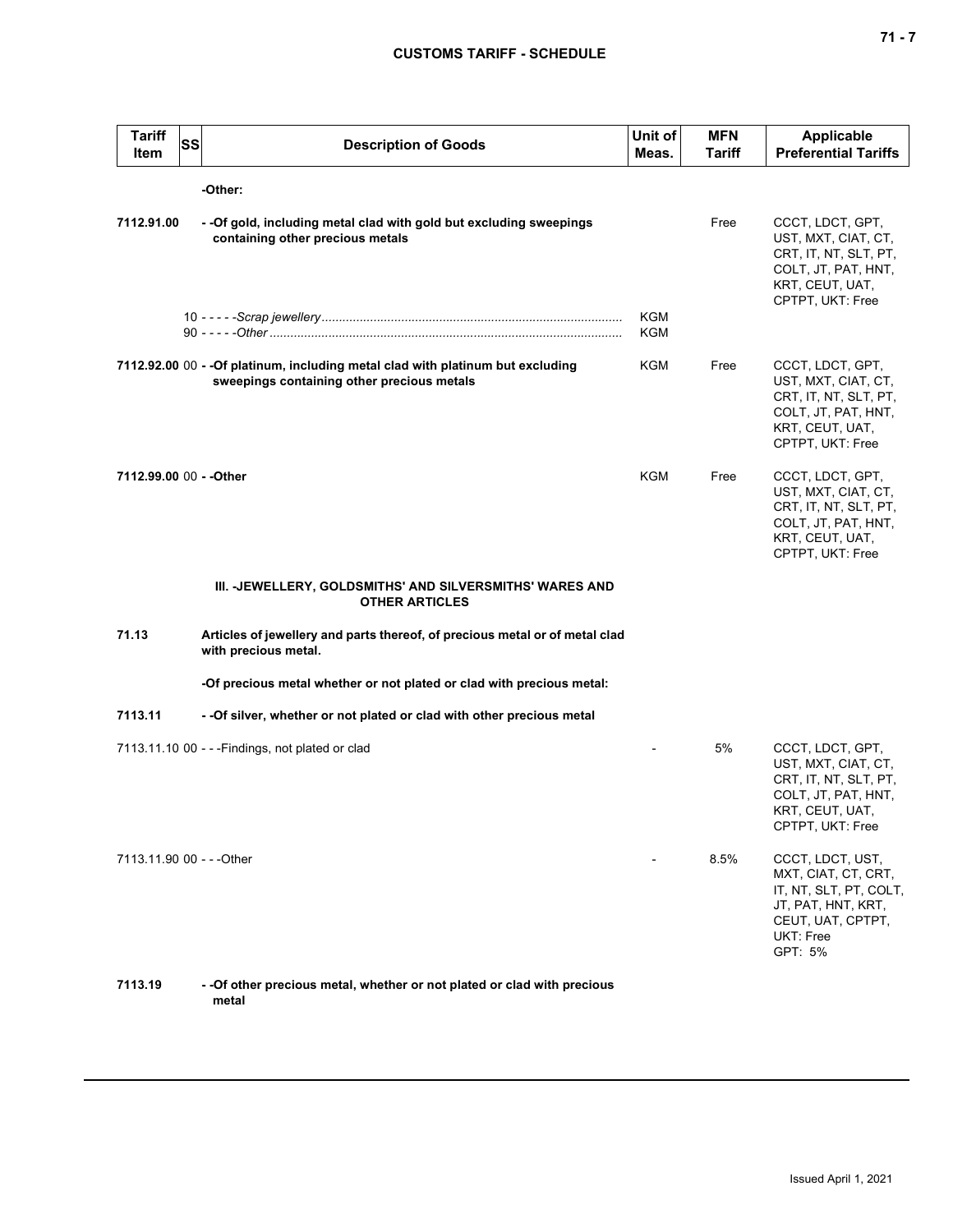| <b>Tariff</b><br><b>SS</b> | <b>Description of Goods</b>                                                                                                  | Unit of | <b>MFN</b>    | <b>Applicable</b>                                                                                                                                  |
|----------------------------|------------------------------------------------------------------------------------------------------------------------------|---------|---------------|----------------------------------------------------------------------------------------------------------------------------------------------------|
| Item                       |                                                                                                                              | Meas.   | <b>Tariff</b> | <b>Preferential Tariffs</b>                                                                                                                        |
| 7113.19.90 00 - - - Other  | 7113.19.10 00 - - - Findings, not plated or clad                                                                             |         | 5%<br>6.5%    | CCCT, LDCT, GPT,<br>UST, MXT, CIAT, CT,<br>CRT, IT, NT, SLT, PT,<br>COLT, JT, PAT, HNT,<br>KRT, CEUT, UAT,<br>CPTPT, UKT: Free<br>CCCT, LDCT, UST, |
|                            |                                                                                                                              |         |               | MXT, CIAT, CT, CRT,<br>IT, NT, SLT, PT, COLT,<br>JT, PAT, HNT, KRT,<br>CEUT, UAT, CPTPT,<br>UKT: Free<br>GPT: 5%                                   |
| 7113.20                    | -Of base metal clad with precious metal                                                                                      |         |               |                                                                                                                                                    |
|                            | 7113.20.10 00 - - - Findings                                                                                                 |         | 5%            | CCCT, LDCT, GPT,<br>UST, MXT, CIAT, CT,<br>CRT, IT, NT, SLT, PT,<br>COLT, JT, PAT, HNT,<br>KRT, CEUT, UAT,<br>CPTPT, UKT: Free                     |
| 7113.20.90 00 - - - Other  |                                                                                                                              |         | 8.5%          | CCCT, LDCT, UST,<br>MXT, CIAT, CT, CRT,<br>IT, NT, SLT, PT, COLT,<br>JT, PAT, HNT, KRT,<br>CEUT, UAT, CPTPT,<br>UKT: Free<br>GPT: 5%               |
| 71.14                      | Articles of goldsmiths' or silversmiths' wares and parts thereof, of<br>precious metal or of metal clad with precious metal. |         |               |                                                                                                                                                    |
|                            | -Of precious metal whether or not plated or clad with precious metal:                                                        |         |               |                                                                                                                                                    |
| 7114.11.00                 | - -Of silver, whether or not plated or clad with other precious metal                                                        |         | 5.5%          | CCCT, LDCT, UST,<br>MXT, CIAT, CT, CRT,<br>IT, NT, SLT, PT, COLT,<br>JT, PAT, HNT, KRT,<br>CEUT, UAT, CPTPT,<br>UKT: Free<br>GPT: 4%               |
|                            | -----Articles of tableware:                                                                                                  |         |               |                                                                                                                                                    |
|                            |                                                                                                                              |         |               |                                                                                                                                                    |
|                            | $---Other:$                                                                                                                  |         |               |                                                                                                                                                    |
|                            |                                                                                                                              |         |               |                                                                                                                                                    |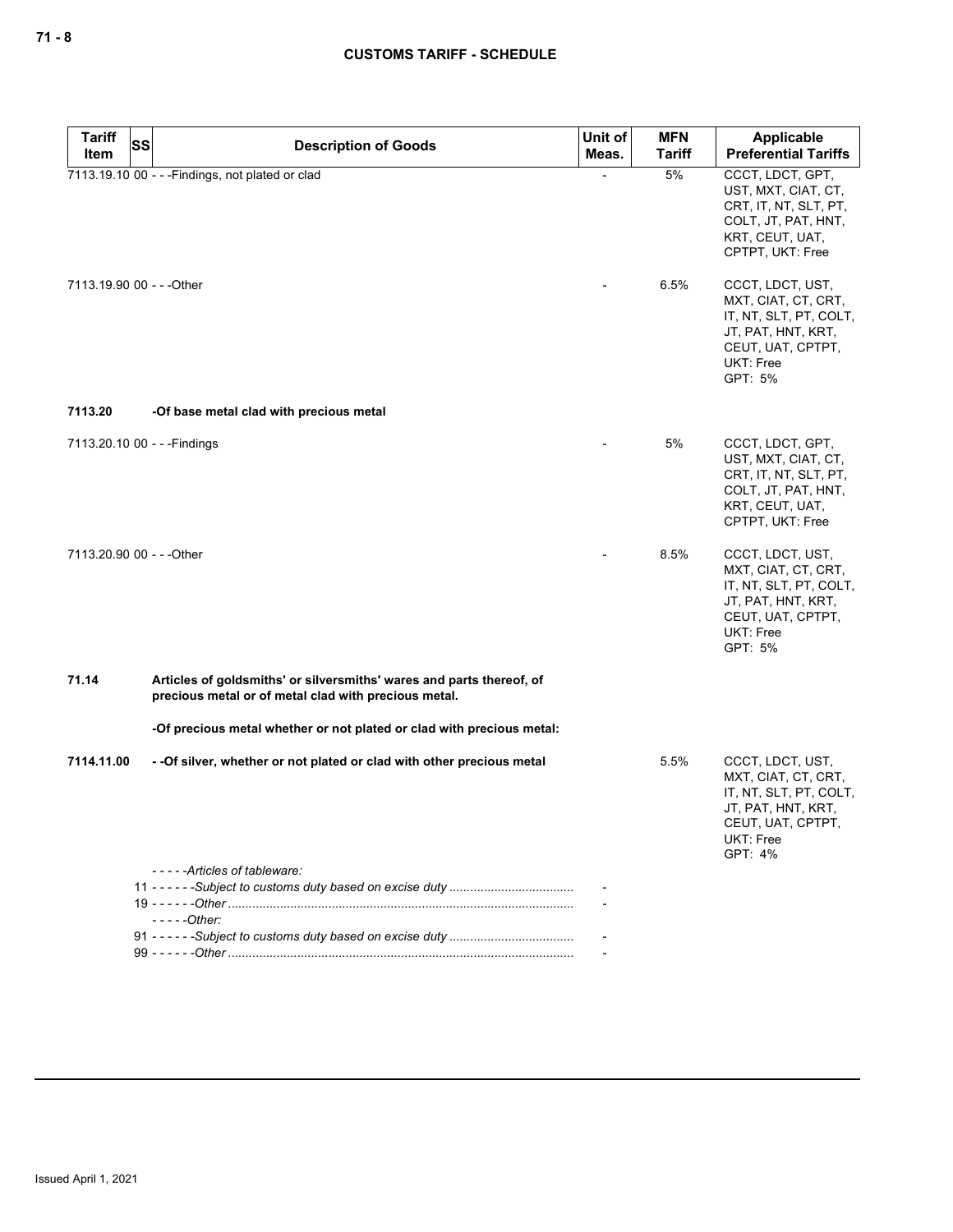| Tariff<br>Item       | <b>SS</b> | <b>Description of Goods</b>                                                                                        | Unit of<br>Meas. | <b>MFN</b><br>Tariff | Applicable<br><b>Preferential Tariffs</b>                                                                                            |
|----------------------|-----------|--------------------------------------------------------------------------------------------------------------------|------------------|----------------------|--------------------------------------------------------------------------------------------------------------------------------------|
| 7114.19.00           |           | - - Of other precious metal, whether or not plated or clad with precious<br>metal<br>-----Articles of tableware:   |                  | 5.5%                 | CCCT, LDCT, UST,<br>MXT, CIAT, CT, CRT,<br>IT, NT, SLT, PT, COLT,<br>JT, PAT, HNT, KRT,<br>CEUT, UAT, CPTPT,<br>UKT: Free<br>GPT: 4% |
|                      |           | - - - - - Other:                                                                                                   |                  |                      |                                                                                                                                      |
|                      |           |                                                                                                                    |                  |                      |                                                                                                                                      |
| 7114.20.00           |           | -Of base metal clad with precious metal                                                                            |                  | 5.5%                 | CCCT, LDCT, UST,<br>MXT, CIAT, CT, CRT,<br>IT, NT, SLT, PT, COLT,<br>JT, PAT, HNT, KRT,<br>CEUT, UAT, CPTPT,<br>UKT: Free<br>GPT: 4% |
|                      |           | -----Articles of tableware:                                                                                        |                  |                      |                                                                                                                                      |
|                      |           | $---Other:$                                                                                                        |                  |                      |                                                                                                                                      |
|                      |           |                                                                                                                    |                  |                      |                                                                                                                                      |
| 71.15                |           | Other articles of precious metal or of metal clad with precious metal.                                             |                  |                      |                                                                                                                                      |
|                      |           | 7115.10.00 00 - Catalysts in the form of wire cloth or grill, of platinum                                          | <b>GRM</b>       | Free                 | CCCT, LDCT, GPT,<br>UST, MXT, CIAT, CT,<br>CRT, IT, NT, SLT, PT,<br>COLT, JT, PAT, HNT,<br>KRT, CEUT, UAT,<br>CPTPT, UKT: Free       |
| 7115.90.00 00 -Other |           |                                                                                                                    | <b>GRM</b>       | Free                 | CCCT, LDCT, GPT,<br>UST, MXT, CIAT, CT,<br>CRT, IT, NT, SLT, PT,<br>COLT, JT, PAT, HNT,<br>KRT, CEUT, UAT,<br>CPTPT, UKT: Free       |
| 71.16                |           | Articles of natural or cultured pearls, precious or semi-precious stones<br>(natural, synthetic or reconstructed). |                  |                      |                                                                                                                                      |
|                      |           | 7116.10.00 00 -Of natural or cultured pearls                                                                       |                  | 8.5%                 | CCCT, LDCT, UST,<br>MXT, CIAT, CT, CRT,<br>IT, NT, SLT, PT, COLT,<br>JT, PAT, HNT, KRT,<br>CEUT, UAT, CPTPT,<br>UKT: Free<br>GPT: 5% |
| 7116.20              |           | -Of precious or semi-precious stones (natural, synthetic or<br>reconstructed)                                      |                  |                      |                                                                                                                                      |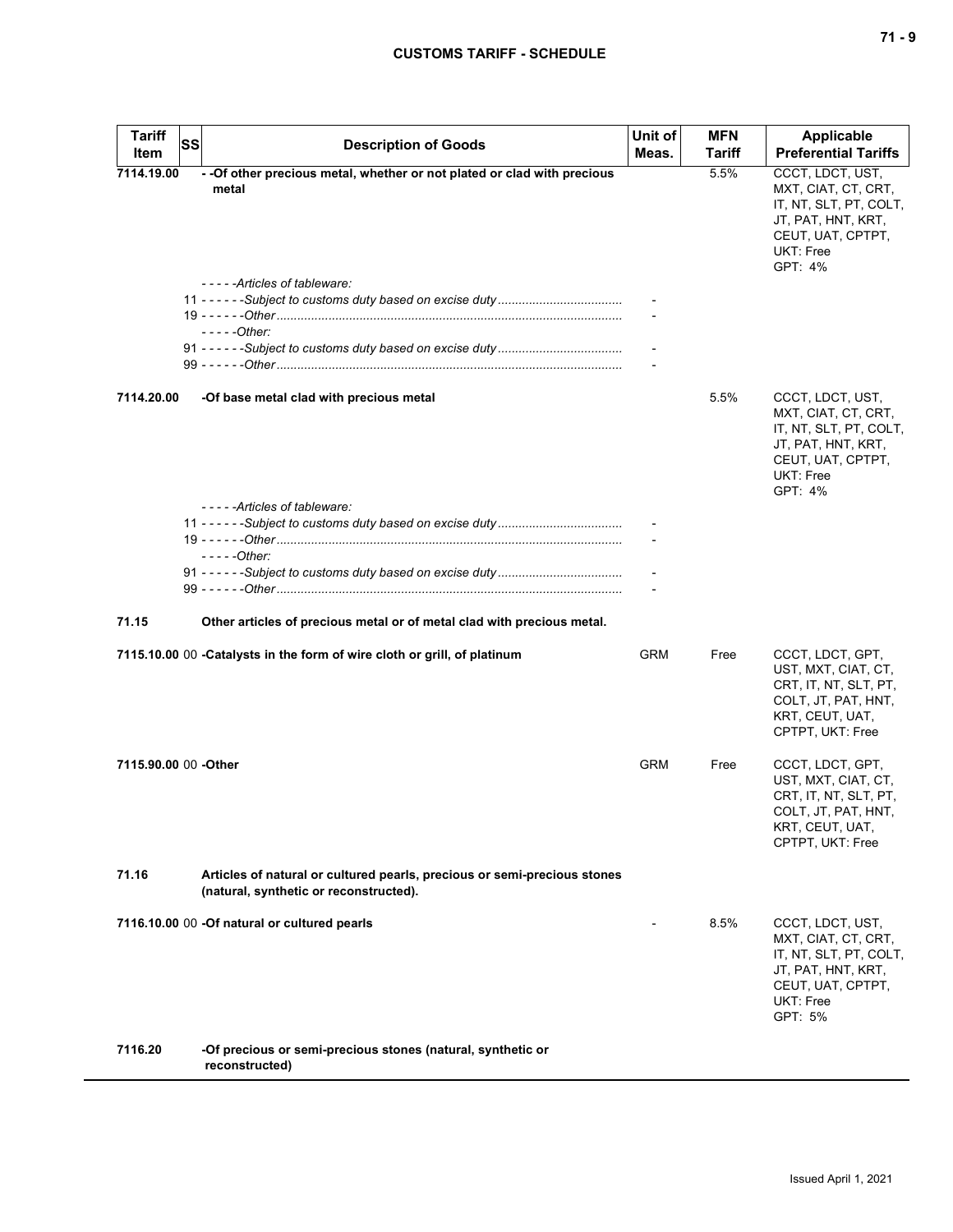| <b>Tariff</b><br>Item     | <b>SS</b> | <b>Description of Goods</b>                                                                                                                                                                               | Unit of<br>Meas.         | <b>MFN</b><br><b>Tariff</b> | Applicable<br><b>Preferential Tariffs</b>                                                                                            |
|---------------------------|-----------|-----------------------------------------------------------------------------------------------------------------------------------------------------------------------------------------------------------|--------------------------|-----------------------------|--------------------------------------------------------------------------------------------------------------------------------------|
|                           |           | 7116.20.10 00 - - -Produced in Canada more than 25 years prior to the date of accounting                                                                                                                  |                          | Free                        | UST, MXT, CIAT, CRT,<br>IT, NT, SLT, PT, COLT,<br>JT, PAT, HNT, KRT,<br>CEUT, UAT, CPTPT,<br>UKT: Free                               |
| 7116.20.90 00 - - - Other |           |                                                                                                                                                                                                           |                          | 6.5%                        | CCCT, LDCT, UST,<br>MXT, CIAT, CT, CRT,<br>IT, NT, SLT, PT, COLT,<br>JT, PAT, HNT, KRT,<br>CEUT, UAT, CPTPT,<br>UKT: Free<br>GPT: 5% |
| 71.17                     |           | Imitation jewellery.                                                                                                                                                                                      |                          |                             |                                                                                                                                      |
|                           |           | -Of base metal, whether or not plated with precious metal:                                                                                                                                                |                          |                             |                                                                                                                                      |
|                           |           | 7117.11.00 00 - - Cuff-links and studs                                                                                                                                                                    |                          | 8%                          | CCCT, LDCT, UST,<br>MXT, CIAT, CT, CRT,<br>IT, NT, SLT, PT, COLT,<br>JT, PAT, HNT, KRT,<br>CEUT, UAT, CPTPT,<br>UKT: Free<br>GPT: 5% |
| 7117.19                   |           | - -Other                                                                                                                                                                                                  |                          |                             |                                                                                                                                      |
|                           |           | 7117.19.10 00 - - -Brass chain, set with rhinestones, for use in the manufacture of jewellery;<br>Paua shells in metal settings;<br>Ornaments for use in the manufacture of footwear or footwear fittings | $\overline{\phantom{a}}$ | Free                        | CCCT, LDCT, GPT,<br>UST, MXT, CIAT, CT,<br>CRT, IT, NT, SLT, PT,<br>COLT, JT, PAT, HNT,<br>KRT, CEUT, UAT,<br>CPTPT, UKT: Free       |
| 7117.19.90 00 - - - Other |           |                                                                                                                                                                                                           |                          | 8.5%                        | CCCT, LDCT, UST,<br>MXT, CIAT, CT, CRT,<br>IT, NT, SLT, PT, COLT,<br>JT, PAT, HNT, KRT,<br>CEUT, UAT, CPTPT,<br>UKT: Free<br>GPT: 5% |
| 7117.90.00 00 - Other     |           |                                                                                                                                                                                                           |                          | 8.5%                        | CCCT, LDCT, UST,<br>MXT, CIAT, CT, CRT,<br>IT, NT, SLT, PT, COLT,<br>JT, PAT, HNT, KRT,<br>CEUT, UAT, CPTPT,<br>UKT: Free<br>GPT: 5% |
| 71.18                     |           | Coin.                                                                                                                                                                                                     |                          |                             |                                                                                                                                      |